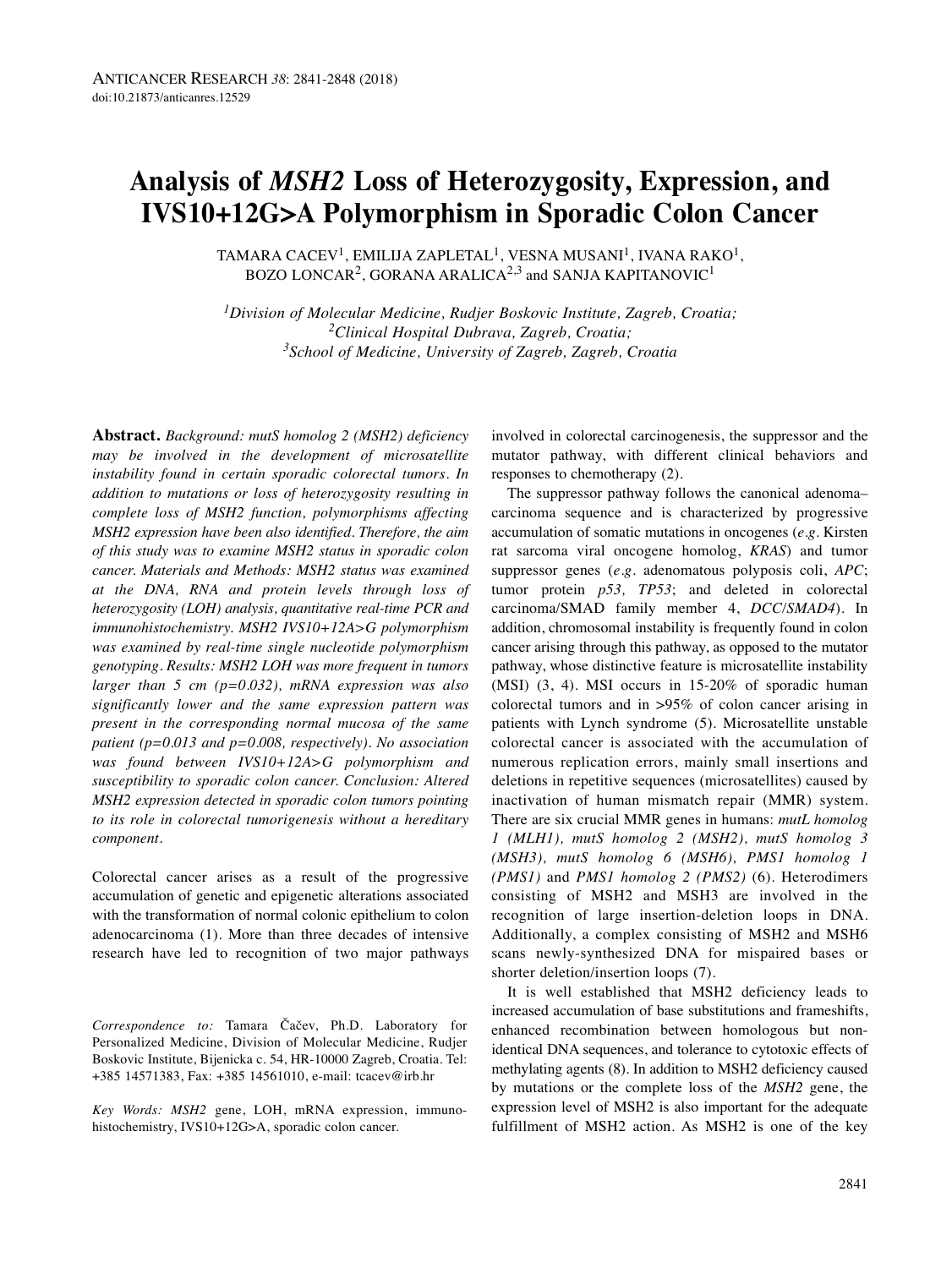enzymes in the MMR system, several studies have tried to establish a possible correlation between the MSH2 expression level and response of patients with colorectal to therapy and survival  $(9)$ .

In addition to germline mutations, many common polymorphisms in MMR genes have been identified and it has been proposed that they could lead to inter-individual differences in DNA repair function, possibly through their influence on alternative splicing and, in consequence, variation in expression level of splicing variants with different DNA repair capacity (10).

Therefore, taking these findings into account and in an effort to elucidate the role of the *MSH2* gene in tumorigenesis of sporadic colon cancer, we examined its status at DNA, mRNA and protein levels and its association with patients' clinicopathological characteristics and survival.

## **Materials and Methods**

*Patients and controls.* In our study, the population control group consisted of 200 unrelated healthy volunteers and a group of 200 patients with sporadic colon cancer. Specimens (tumor and adjacent normal colon tissue) from patients with sporadic colon cancer and blood samples of controls used in our study were obtained from the Croatian Tumor Bank at the Ruđer Bošković Institute, Zagreb, Croatia (11). During the collection of samples from cases and controls, demographic characteristics, age, sex and family history of cancer were recorded. The case group consisted of patients with sporadic colon cancer, with negative family history of hereditary cancer. All specimens were obtained during routine surgery of patients with colon adenocarcinoma. None of the patients underwent preoperative irradiation or chemotherapy. Diagnoses were established by standard diagnostic procedures and confirmed histopathologically. Fresh samples of resected colon carcinoma were snap-frozen in liquid nitrogen and stored at −80˚C until further use for RNA and DNA extraction. Before use in the study, each specimen was verified by a histopathologist. All specimens were examined by routine hematoxylin and eosin staining. Patient DNA was extracted from histologically normal colon mucosa adjacent to adenocarcinoma (15 cm away from the tumor). DNA extraction was performed using proteinase K digestion and phenol-chloroform extraction. Control group DNA was extracted from blood samples of controls. Control for our study were randomly selected among unrelated volunteers without a history of tumors or other serious illnesses. Ethics Committee approval was obtained (on 20th Feb 2006 and 30th Oct 2014) and written consent was provided by all participants.

*Loss of heterozygosity (LOH) analysis at the MSH2 gene locus*. For LOH analysis at the *MSH2* gene locus, two sets of primers for two intragenic polymorphic microsatellite markers, D2S123 and D2S378, were used. Sequences of specific oligonucleotides used were: D2S123A: 5'-AAA CAG GAT GCC TGC CTT TA-3' and D2S123B: 5'-GGA CTT TCC ACC TAT GGG AC-3' for D2S123; and D2S378A: 5'-CTC CCT CTC AGG CTA AAC CT-3' and D2S378B: 5'-GAA ATA TGT GGA GGT TCA GAG-3' for D2S378. Genomic DNA (100 ng) was used as a template in a reaction volume of 25 μl containing 5 pmol of each primer, 50 μM of each dNTP, and 1 U Taq Gold DNA polymerase (Applied Biosystems, Foster City, CA, USA). Polymerase chain reaction (PCR) reactions were carried out in an Applied Biosystems GeneAmp PCR System 2400 for 30 cycles. Annealing temperatures for each primer set were optimized in pilot studies before processing analytical samples.

LOH analysis was performed by non-denaturing polyacrylamide electrophoresis. For this analysis, 5 μl of PCR product were mixed with 3 μl of loading buffer and loaded onto 1 mm thick, 35×30 cm, 10% nondenaturing polyacrylamide gel. Electrophoresis was performed in 1x Tris/Borate/EDTA buffer for 16 h at 10 V/cm, at room temperature. The gels were silver stained. LOH was defined by visible change in allele:allele ratio in tumors compared with their matched normal tissue. Allelic deletion of the MSH2 gene was judged by positive LOH at either of the two sites.

*MSI analysis.* For MSI analysis, paired tumor and normal DNA was used and MSI was examined at five loci according to the consensus of the National Cancer Institute Workshop on Microsatellite Instability for Colorectal Cancer Detection (12). Primer sequences used were as follows: D2S123: forward (F): 5'-AAACAGGATGC CTGCCTTTA-3' and reverse (R): 5'-GGACTTTCCACCTATGG GAC-3'; D5S346 F: 5'-ACTCACTCTAGTGATAAATCGGG-3' and R: 5'-AGCAGATAAGACAGTATTACTAGTT-3'; D17S250 F: 5'- GGAAGAATCAAATAGACAAT-3' and R: 5'-GCTGGCCATATAT ATATTTAAACC-3'; BAT-25a F: 5'-TCGCCTCCAAGAATGTAA GT-3' and R: 5'-TCTGCATTTTAACTATGGCTC-3'; BAT-26 F: 5'- CTGCGGTAATCAAGTTTTTAG-3' and R: 5'-AACCATTCAACA TTTTTAACCC-3'.

All forward primers were fluorescently labelled. Genomic DNA (100 ng) was used as a template in a reaction volume of 25 μl containing 5 pmol of each primer, 50 μM of each dNTP, and 1 U Taq Gold DNA polymerase (Applied Biosystems). PCR reactions were carried out in an Applied Biosystems GeneAmp PCR System 2400 for 25 cycles. Annealing temperatures for each primer set were optimized in pilot studies before processing analytical samples. MSI analysis was performed using ABIPRISM 310 genetic analyzer, with GeneScan software (Applied Biosystems). MSI was defined as either alteration in the length of the amplified PCR product (ladder pattern) or as a new band above or below that expected for the allele. The sample was denoted as MSI high (MSI-H) if two or more of the markers demonstrated instability. The sample was denoted as having low MSI (MSI-L) if the MSI was detected only in one of the analyzed markers. The sample was considered as microsatellite stable (MSS) where no instability was detected in any of the analyzed markers  $(12)$ .

*MSH2 IVS10+12G>A polymorphism analysis.* Real-time PCR-single nucleotide polymorphism (SNP) analysis of the *MSH2* IVS10+12G>A (rs3732183) polymorphism was performed using an ABI PRISM 7000 SDS (Applied Biosystems) and pre-developed TaqMan SNP genotyping assay C 27470648\_10 (Applied Biosystems). PCR reaction was carried out according to the manufacturer's protocol. Six samples representing three possible SNP genotypes for each SNP were run in parallel with tested DNA samples.

*RNA extraction and reverse transcription.* Total RNA was extracted from 50 pairs of resected colon carcinoma and corresponding normal tissues using Trizol reagent (Invitrogen, Carlsbad, CA, USA) and 10 μg of RNA were used for reverse transcription (High-Capacity cDNA Archive Kit; Applied Biosystems) according to the manufacturer's protocols. The number of tumor samples analyzed was dependent upon sufficient RNA quality for real-time RT-PCR analysis.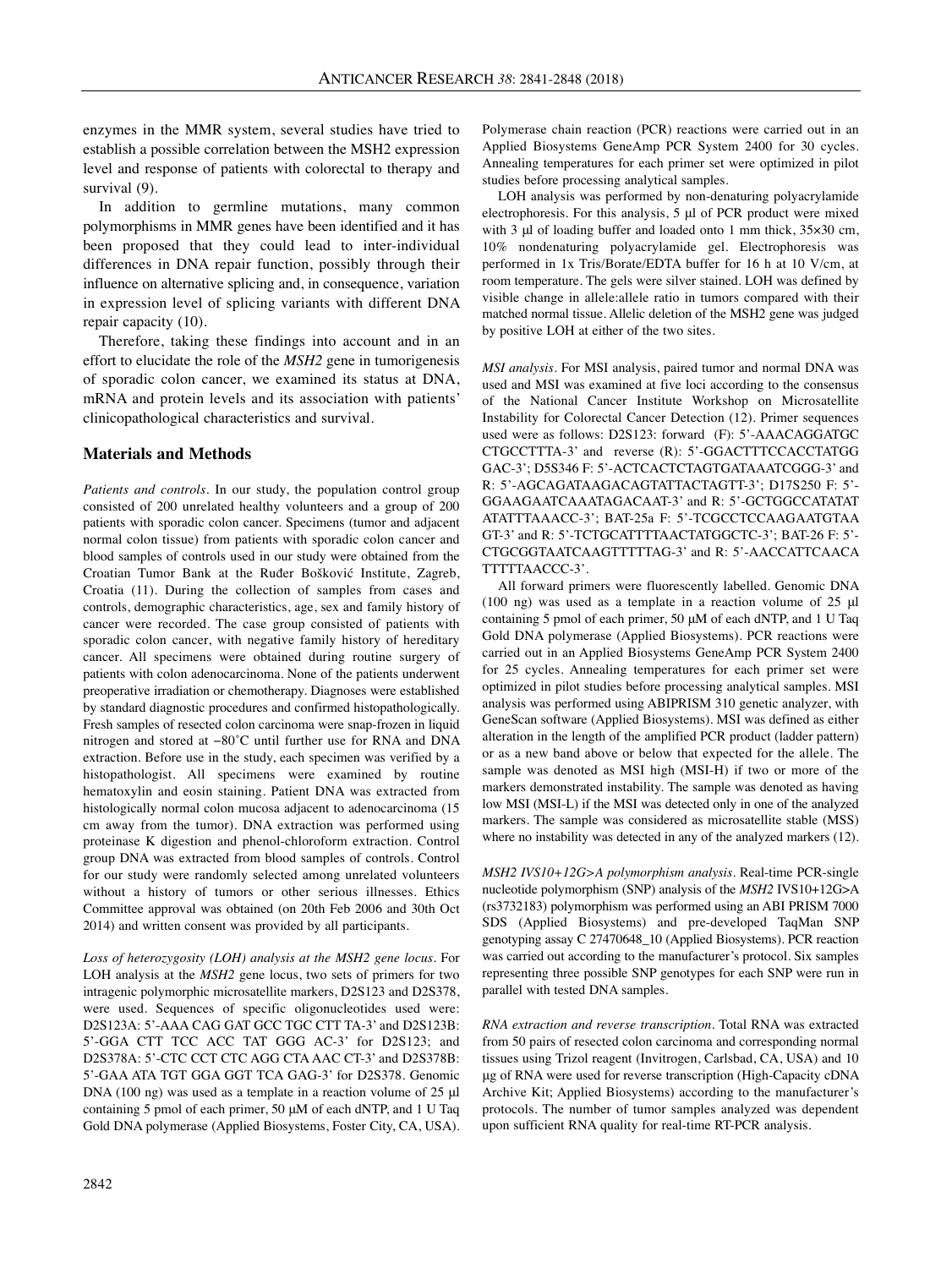*Real-time RT-PCR analysis of MSH2 mRNA expression.* Real-time RT-PCR analysis for *MSH2* and ribosomal protein lateral stalk subunit P0 (*RPLP0*) (endogenous control gene) was performed using an ABI PRISM 7000 SDS and pre-developed TaqMan assay reagents, C11804028\_10 (*MSH2*) and Hs99999902\_m1 (*RPLP0*) (all Applied Biosystems). PCR reaction was carried out according to the manufacturer's protocol. Results are shown as ΔCt values which is the difference in cycle number required to raise the amount of PCR product above the threshold level;  $\Delta$ Ct is therefore inversely proportional to the amount of mRNA (13).

*Immunohistochemical analysis of MSH2 protein expression.* Immunohistochemical analysis of MSH2 protein expression was performed on formalin-fixed, paraffin-embedded tissue. Expression of MSH2 in 73 samples of sporadic colon cancer was analyzed using mouse monoclonal antibody for MSH2 (Ab-2; Calbiochem, Cambridge, MA, USA). Paraffin-embedded tissue sections of normal human colon stained with MSH2 antibody served as positive control. Negative controls were performed by omission of the primary antibody.

After deparaffinization in xylene, slides were rehydrated in ethanol and washed in phosphate-buffered saline (3×3 min). The endogenous peroxidase activity was quenched by 15 min incubation in methanol with 3% hydrogen peroxide (Sigma Chemical Co., Munich, Germany). Non-specific binding was blocked by applying DAKO® Protein Block Serum-Free (DAKO, Glostrup, Denmark) in a humidity chamber for 10 min at room temperature. Slides were blotted, and the primary mouse monoclonal antibody at 5 μg/ml was applied overnight at 4˚C. Slides were then washed three times in phosphate-buffered saline (PBS). DAKO EnVision™+System, HRP (DAB) (DAKO) was used for visualization of positive reaction according to the manufacturer's instructions. The slides were counterstained with hematoxylin for 30 s, dehydrated and mounted in Canada balsam. Each slide was evaluated for the entire tumor area. The presence of brown staining was an indication of a positive immunohistochemical reaction.

*Statistical analysis.* Correlations between the *MSH2* LOH status (or MSH2 immunostaining) and clinicopathological characteristics were explored from contingency tables. Tables were analyzed using the chisquare test or Fisher's exact test. Correlations were considered significant when the two tailed *p*-value was less than 0.05. The Hardy–Weinberg equation was used to determine whether the proportion of each genotype obtained was in agreement with expected values calculated from allelic frequencies. Allelic and genotypic frequencies were compared between patient and control groups by chi-square test. A chi-square *p*-value of less than 0.05 was considered statistically significant. Logistic regression was used to estimate risk as odds ratio with 95% confidence intervals. Correlations of mRNA expression in normal and tumor tissue were analyzed with the Student's *t-*test; those for expression and clinicopathological characteristics were analyzed with Student's *t*-test or with the analysis of variance where appropriate. The probability of survival was calculated for the different subgroups by the Kaplan–Meier method. A *p*-value of less than 0.05 was considered statistically significant. All evaluations were performed using GraphPad Prism version 4.03 for Windows (GraphPad Software, San Diego, CA, USA).

## **Results**

*LOH at the MSH2 gene locus.* DNA from 200 sporadic colorectal tumors was examined for LOH at the *MSH2* gene locus using two intragenic variable number tandem repeat (VNTR) microsatellite markers: D2S123 and D2S378. In the LOH analysis, the DNA extracted from normal tissue showed one (homozygous) or two (heterozygous) bands at the specific VNTR locus. *MSH2* LOH was demonstrated when the tumor DNA from heterozygous (informative) patients showed loss of one of these two bands (Figure 1).

At the D2S123 locus, 132 out of 200 patients were heterozygous (66.0%) and 13 out of 132 (9.8%) demonstrated LOH. At the D2S378 locus, 152 out of 200 patients were heterozygous (76.0%) and 15 out of 152 (9.8%) demonstrated LOH. Using these two polymorphic markers, the total heterozygosity was 90.5% (181 out of 200 samples tested) and in 24 out of 181 heterozygous tumors (13.3%) LOH was detected.

*MSH2 LOH, clinicopathological characteristics and patient survival.* The results of LOH analysis were correlated to clinicopathological features of patients and their tumors (age, sex, tumor size, tumor grade and Dukes' stage) (Table I). *MSH2* LOH was significantly more frequent in tumors larger than 5 cm in diameter than in smaller ones (*p=*0.032) (Table I). A trend was observed for positive correlation between *MSH2* LOH and histological grade (differentiation) of tumors: as the tumors were less differentiated, LOH was more frequent, however, this trend was not statistically significant (*p=*0.188) (Table I). In addition, *MSH2* LOH was more frequent in tumors classified as Dukes' C (metastatic tumors) than in those classified as Dukes' A or B, however, this difference was not statistically significant (*p=*0.162) (Table I). No association between *MSH2* LOH and age or sex of patients included in the study was observed (*p=*0.833 and *p=*0.579, respectively) (Table I). Finally, no association was observed between *MSH2* LOH and patient survival.

*MSI.* In this study, we examined the incidence of MSI using the National Cancer Institute Bethesda panel of microsatellite markers in 200 patients with sporadic CRC and MSI was detected in 32/200 (16.0%) of the analyzed samples. Of these MSI-positive tumors 15 were MSI-H and 17 were MSI-L. The remaining tumors were classified as MSS.

MSI was significantly more frequent in larger tumors (*p=*0.0019). Indeed, 20/76 (26.3%) of tumors larger than 5 cm in diameter were found to be MSI-positive compared to only 11/116 (9.5%) of smaller tumors. No statistically significant association between the MSI status and other clinicopathological characteristics of patients and their tumors, nor with patient survival were observed.

*MSH2 IVS10+12G>A polymorphism.* The frequencies of *MSH2* IVS10+12G>A polymorphism were analyzed in a group of patients with colon cancer in comparison to a group of control individuals. All SNP genotypic frequencies in both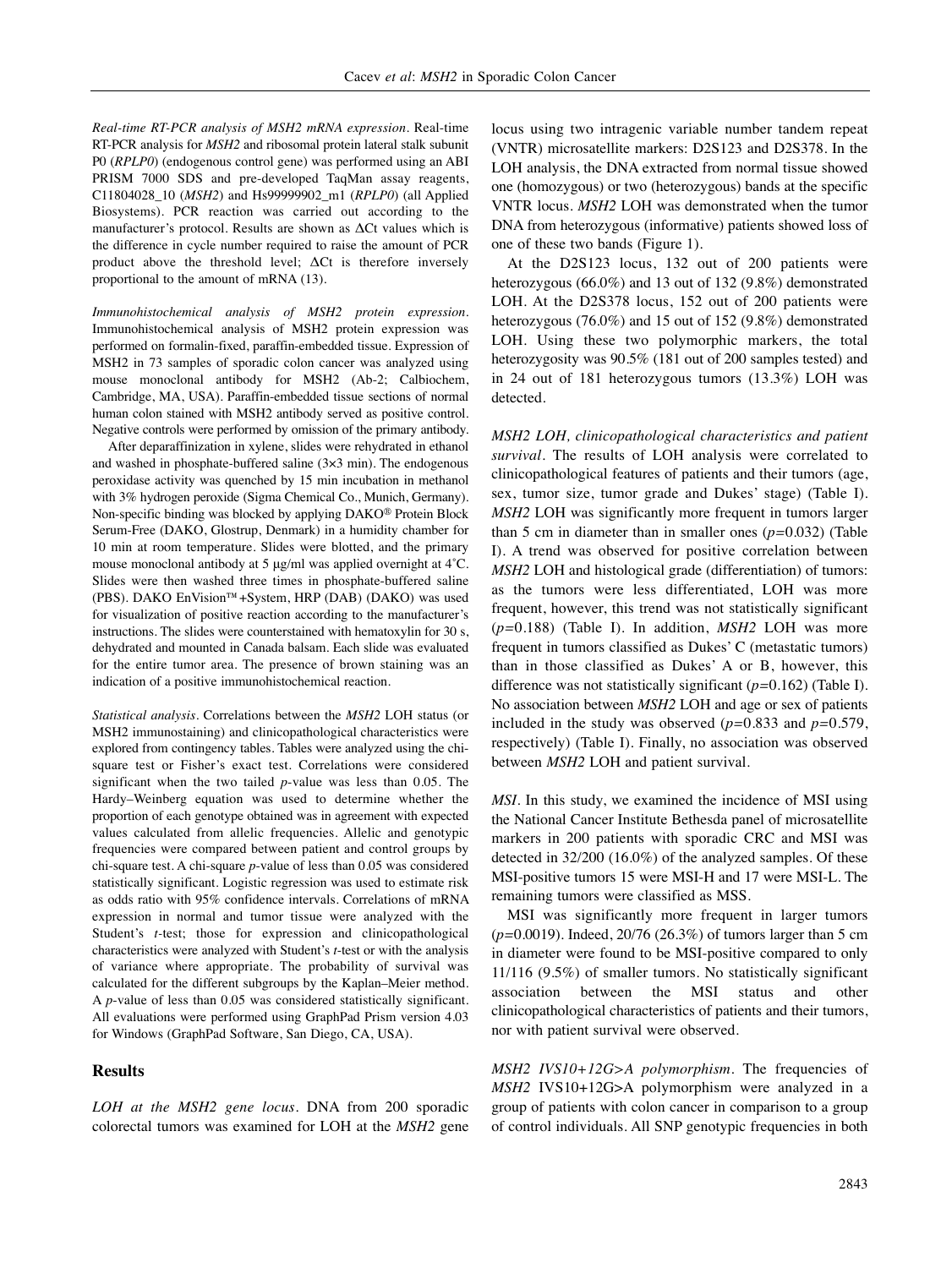

Figure 1. Loss of heterozygosity (LOH) analysis at the mutS homolog 2 (MSH2) gene microsatellite locus D2S123 in sporadic colon cancer. M, DNA marker pBR322/MspI digest; N, normal colonic tissue; T, tumoral tissue. 1, 5, homozygous sample (not informative); 2, 4, heterozygous sample *without LOH; 3, heterozygous sample with LOH.*

| Table I. Clinicopathological features of 181 heterozygous patients with |
|-------------------------------------------------------------------------|
| colon cancer stratified by mutS homolog 2 loss of heterozygosity (MSH2  |
| $LOH)$ status.                                                          |

| Characteristic     |                 | MSH <sub>2</sub> gene LOH |                      |                 |
|--------------------|-----------------|---------------------------|----------------------|-----------------|
|                    | No. of<br>cases | Negative,<br>$n(\%)$      | Positive,<br>$n(\%)$ | <i>p</i> -Value |
| Age                |                 |                           |                      |                 |
| $<$ 70 years       | 102             | 88 (86.3)                 | 14(13.7)             |                 |
| $\geq 70$ years    | 79              | 69 (87.3)                 | 10(12.7)             | 0.833           |
| Gender             |                 |                           |                      |                 |
| Male               | 100             | 88 (88.0)                 | 12(12.0)             |                 |
| Female             | 81              | 69 (85.2)                 | 12(14.8)             | 0.579           |
| Tumor size         |                 |                           |                      |                 |
| $\leq 5$ cm        | 106             | 97 (91.5)                 | 9(8.5)               |                 |
| $>5$ cm            | 60              | 48 (80.0)                 | 12(20.0)             | 0.032           |
| Histological grade |                 |                           |                      |                 |
| (differentiation)  |                 |                           |                      |                 |
| Well               | 56              | 52 (92.9)                 | 4(7.1)               |                 |
| Moderate           | 77              | 67(87.0)                  | 10(13.0)             | 0.188           |
| Poor               | 23              | 18(78.3)                  | 5(21.7)              |                 |
| Duke' stage        |                 |                           |                      |                 |
| A                  | 48              | 45 (93.8)                 | 3(6.2)               |                 |
| B                  | 49              | 43 (87.8)                 | 6(12.2)              | 0.162           |
| C                  | 84              | 69(82.1)                  | 15 (17.9)            |                 |
|                    |                 |                           |                      |                 |

patients and controls were in agreement with the Hardy– Weinberg equilibrium. There was no statistically significant association between *MSH2* IVS10+12G>A genotypes and susceptibility to sporadic colon cancer, nor with patient survival. Results of the case–control analysis are summarized in Table II.

Table II. *Genotypic and allelic frequencies of mutS homolog 2 (MSH2) IVS10+12A>G polymorphism in patients with sporadic colon cancer and controls.*

| hMSH2<br>$IVS10+12A>G$ | Controls,<br>$n(\%)$ | Colon cancer,<br>$n(\%)$ | <b>OR</b><br>$(95\% \text{ CI})$ | $p$ -Value |
|------------------------|----------------------|--------------------------|----------------------------------|------------|
| GG                     | 105(52.5)            | 117(58.5)                |                                  |            |
| AG                     | 83 (41.5)            | 68 (34.0)                | $1.36(0.89-2.06)$                | 0.1456     |
| AA                     | 12(6.0)              | 15(7.5)                  | $0.89(0.39-1.99)$                | 0.7789     |
| G                      | 293 (73.2)           | 302(75.5)                |                                  |            |
| A                      | 107(26.8)            | 98 (24.5)                | $1.13(0.82 - 1.55)$              | 0.4662     |

*MSH2 mRNA expression.* In our study, we analyzed the mRNA expression of *MSH2* gene in 50 pairs of colon tumors and corresponding normal mucosaI tissue (15 cm away from the tumor) by real-time RT-PCR. There was no statistically significant difference in total mRNA expression of the MSH2 gene between the normal mucosal and tumor tissues (*p=*0.814). In addition, no association was observed between *MSH2* mRNA expression in both tumor tissue and corresponding normal mucosal tissue taken from the same patient and tumor differentiation or Dukes' stage of tumors (normal tissue, *p=*0.073 and *p=*0.286, respectively; tumor tissue, *p=*0.703 and *p=*0.369, respectively) (Figure 2a-d). However, a statistically significant correlation of *MSH2* mRNA expression with tumor size was observed for both tumor (*p=*0.013) and corresponding normal tissue taken from the same patient (*p=*0.008). The expression of *MSH2* mRNA was lower in tumors larger than 5 cm in diameter than those with smaller size (Figure 2e and f).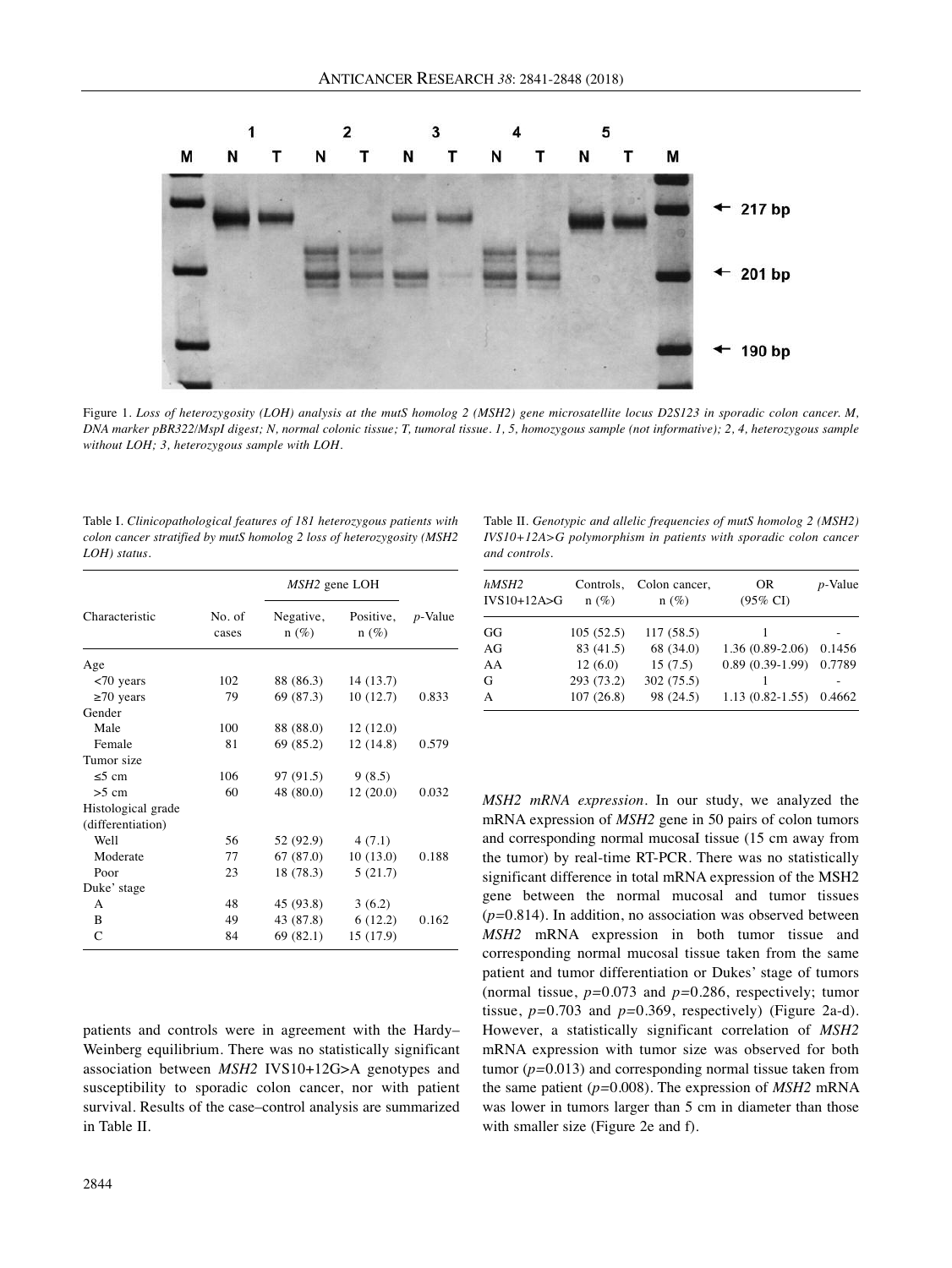

Figure 2. mutS homolog 2 (MSH2) mRNA expression in sporadic colonic tumors and corresponding normal mucosal tissue and clinicopathological features: histological grade (A and B), Dukes' stage (C and D) and tumor size (E and F). N, Normal colonic tissue; T, tumoral tissue.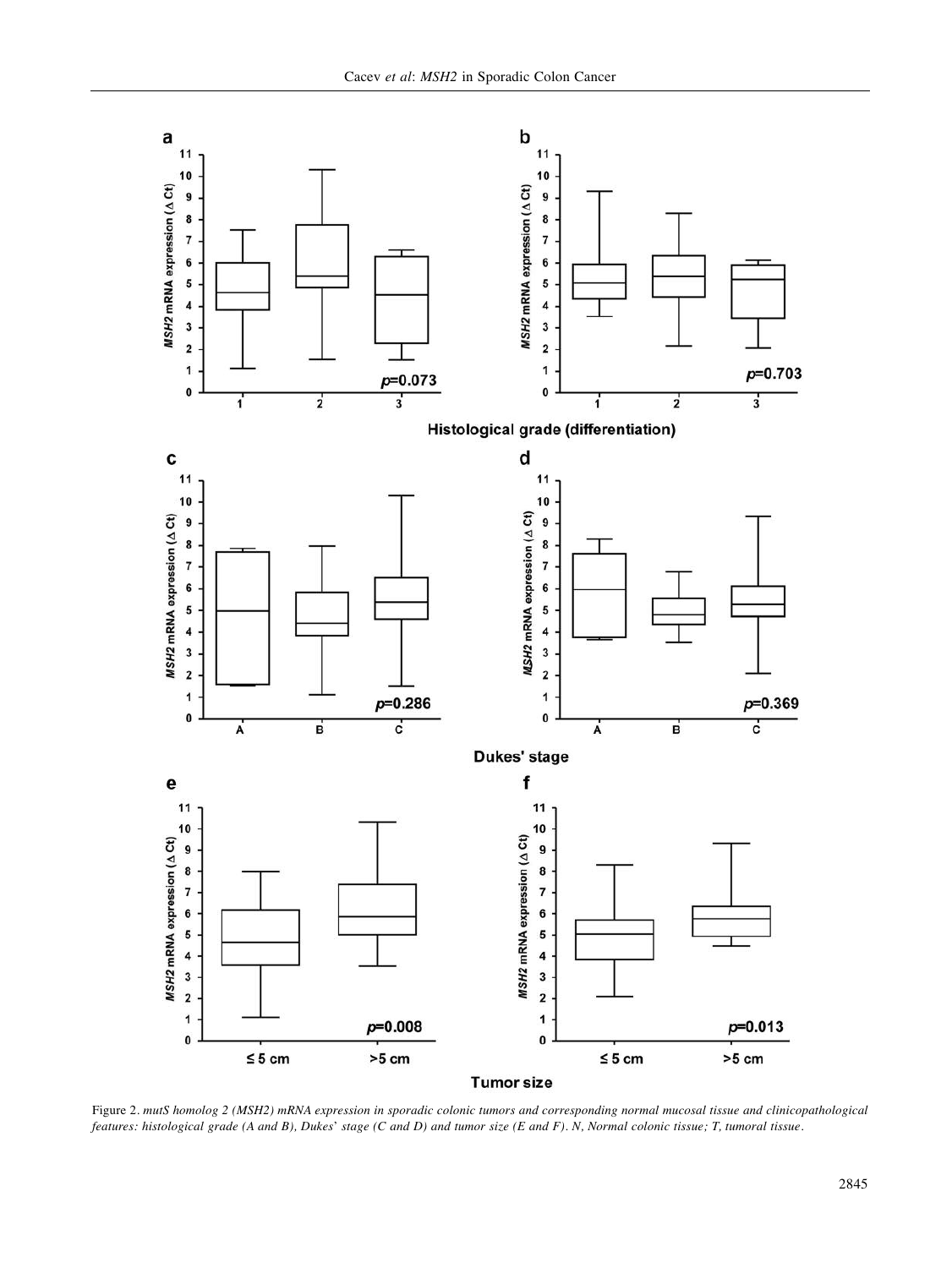*MSH2 protein expression.* Expression of MSH2 protein in sporadic colon cancer was analyzed by immunohistochemistry in formalin-fixed paraffin-embedded tissue sections. In normal colon tissue, expression of MSH2 was nuclear. Aberrant MSH2 expression in tumor tissue resulted in either completely MSH2-negative tumor cells or absence of nuclear staining in some tumor cells sometimes accompanied by positive cytoplasmic staining (Figure 3). Normal colon and stromal inflammatory cells served as internal controls. In our study, 57/73 (78.1%) of tumors stained positively for MSH2. When results of MSH2 immunostaining were examined with respect to clinicopathological characteristics of patients and their tumors, no associations were found (Table III).

Figure 4 presents survival curves of patients stratified according to positive or negative nuclear MSH2 staining in tumor cells. Patients with positive nuclear MSH2 staining lived longer than those with negative nuclear staining, however, this difference was not statistically significant (*p=*0.299).

## **Discussion**

Genetic alterations of *MSH2* gene were first described in association with hereditary non-polyposis colorectal cancer, however since then, *MSH2* mutations have been detected in a number of sporadic tumors including colonic, endometrial, stomach, head and neck, and prostate cancer (14). Immunohistochemical studies have shown that the majority of inactivating mutations in the *MSH2* gene lead to the loss of MSH2 protein expression commonly found in tumors with aberrant MMR activity (15, 16). On the other hand, contradictory findings of increased *MSH2* mRNA or protein expression have been reported in various malignancies, with still unclarified significance (17, 18).

In this study, we examined the *MSH2* gene status and expression in sporadic colorectal cancer. For *MSH2* LOH analysis using two polymorphic markers, total heterozygosity was 90.5% and LOH was detected in 13.3% of heterozygous samples. Our results are in agreement with the findings of Chang *et al.* who detected *MSH2* LOH in 15.7% (19) and Tsai *et al.* who detected *MSH2* LOH in 16.1% of analyzed colorectal tumors (20). In our study, there was no correlation between the *MSH2* LOH and patient age or sex. In tumors classified as Dukes' C, the frequency of *MSH2* LOH was almost three times higher than in tumors classified as Dukes' A, and twice as frequent in Dukes' B compared to Dukes' A tumors, however this difference was not statistically significant. The same progressive trend in *MSH2* LOH frequency was observed in poorly differentiated tumors compared to well- and moderately differentiated tumors, however, these tendencies did not reach statistical significance. Nevertheless, *MSH2* LOH was significantly more frequent in tumors larger than 5 cm. Collectively these findings suggest that MSH2 function could be impaired with tumor progression.



Figure 3*. mutS homolog 2 (MSH2) expression in sporadic colonic cancer. A: Tumor sample with positive nuclear and cytoplasmic MSH2 immunostaining. B: Tumor sample negative for MSH2 protein expression. Original magnification ×40.*

In addition to mutations and LOH that result in a complete loss of MSH2 function, in recent years, the role of several polymorphisms affecting the *MSH2* expression has been identified. Instead of complete *MSH2* functional loss, these polymorphisms may cause interindividual variation in *MSH2* expression level and DNA repair capacity (21). Therefore, it seems that changes in MSH2 expression level might be as important for cancer progression, especially in the tumorigenesis of sporadic cancers, as its complete functional loss. Based on these findings, we decided to analyze *MSH2* mRNA expression in sporadic colonic tumors as well as in the corresponding normal mucosal tissue, as well as the possible influence of *MSH2* IVS10+12A>G polymorphism on susceptibility to sporadic colonic cancer. No difference in *MSH2* mRNA expression in tumor compared with normal tissue was observed in our study. Nevertheless, *MSH2* mRNA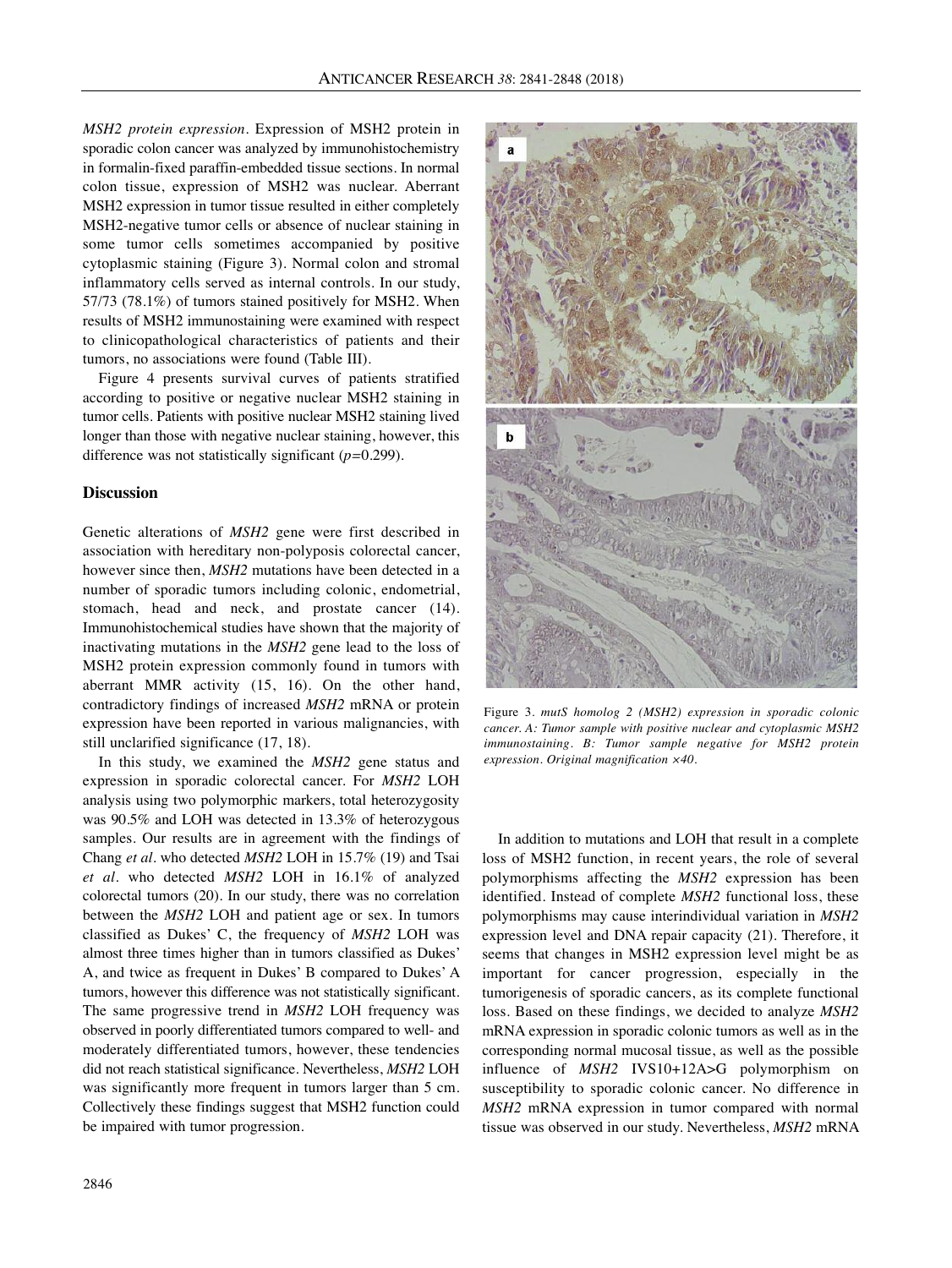| Characteristic     |                 | <i>MSH2</i> protein expression |                      |            |
|--------------------|-----------------|--------------------------------|----------------------|------------|
|                    | No. of<br>cases | Negative,<br>$n(\%)$           | Positive,<br>$n(\%)$ | $p$ -Value |
| Age                |                 |                                |                      |            |
| $< 70$ years       | 48              | 11 (22.9)                      | 37 (77.1)            | 0.775      |
| $\geq 70$ years    | 25              | 5(20.0)                        | 20(80.0)             |            |
| Gender             |                 |                                |                      |            |
| Male               | 39              | 9(23.1)                        | 30 (76.9)            | 0.797      |
| Female             | 34              | 7(20.6)                        | 27 (79.4)            |            |
| Tumor size         |                 |                                |                      |            |
| $\leq$ 5 cm        | 36              | 7(19.4)                        | 29(80.6)             |            |
| $>5$ cm            | 37              | 9(24.3)                        | 28 (75.7)            | 0.614      |
| Histological grade |                 |                                |                      |            |
| (differentiation)  |                 |                                |                      |            |
| Well               | 28              | 6(21.4)                        | 22 (78.6)            |            |
| Moderate           | 29              | 9(31.0)                        | 20(69.0)             | 0.181      |
| Poor               | 15              | 1(6.7)                         | 14 (93.3)            |            |
| Dukes' stage       |                 |                                |                      |            |
| A                  | 10              | 2(20.0)                        | 8(80.0)              |            |
| B                  | 32              | 7(21.9)                        | 25(78.1)             | 0.986      |
| C                  | 31              | 7(22.6)                        | 24 (77.4)            |            |

| Table III. Clinicopathological features of patients with sporadic colon |  |
|-------------------------------------------------------------------------|--|
| cancer stratified by mutS homolog 2 (MSH2) protein expression.          |  |



Figure 4. *Survival curves of patients according to nuclear mutS homolog 2 (MSH2) staining status in tumor cells.*

expression was significantly lower in tumors larger than 5 cm in diameter. These findings support our observation that these tumors had higher frequency of *MSH2* LOH.

Langner *et al.* observed the loss of *MSH2* mRNA expression in about 40% of patients with sporadic colorectal cancer (22). This finding differs from ours probably due to the less sensitive method used for mRNA quantification in their study (semi-quantitative PCR). Furthermore, they did not find any significant correlation between the loss of the *MSH2* gene expression and clinicopathological parameters such as Dukes' stage, histological grade or lymph node metastasis. However, they did not examine mRNA expression in relation to the tumor size, or the *MSH2* mRNA expression in normal mucosal tissue.

The presence of genetic changes in the matched normal mucosa of patients with sporadic colonic cancer has recently been recognized. For instance, Sidelnikov *et al.* found that lower MSH2 protein expression in the normal colonic mucosa may be associated with increased risk of sporadic colorectal adenoma (23). Furthermore, since *MSH2* expression is likely to indicate the functional level of the DNA MMR mechanism, Sidelnikov *et al.* suggested that MSH2 protein expression in normal colorectal mucosa might be a promising candidate biomarker for colorectal cancer (22).

Therefore, in an effort to examine the role of *MSH2* in tumorigenesis of sporadic colorectal cancer in addition to mRNA expression analysis in tumors, we analyzed that in corresponding normal mucosal tissue. We did not find any correlation between the mRNA expression in normal mucosal tissue in relation to clinicopathological features of patients and their tumors except for the tumor size. Interestingly, *MSH2* mRNA expression in normal mucosal tissue followed the same expression pattern as that in the corresponding tumors, and these findings were statistically significant.

In our study, we did not find any correlation between MSH2 protein expression and clinicopathological characteristics of patients and their tumors. These findings are in accordance with findings of previous study by Amira *et al.* (24). Patients with tumors nuclear MSH2 staining had longer survival times compared to patients with *MSH2* nuclearnegative staining; nevertheless, this difference was not statistically significant. These findings might suggest that nuclear MSH2 staining is an indicator of better prognosis.

Although polymorphisms in DNA repair genes with possible influence on MMR function have been known for some time, there are still relatively few studies examining their influence on susceptibility to cancer. In particular, although the functional significance of the IVS10+12A>G polymorphism still remains to be elucidated, it has been proposed that it may influence alternative splicing of *MSH2* resulting in interindividual variation in the expression levels of the MSH2 splicing variants with different DNA repair capacity (25). In the study of Jung *et al.*, the presence of at least one IVS10+12G allele was associated with a significantly reduced risk of lung adenocarcinoma as compared with the IVS10+12AA genotype (21). In addition, Kim *et al.* found that IVS10+12A>G polymorphism was an independent prognostic marker for patients with colorectal